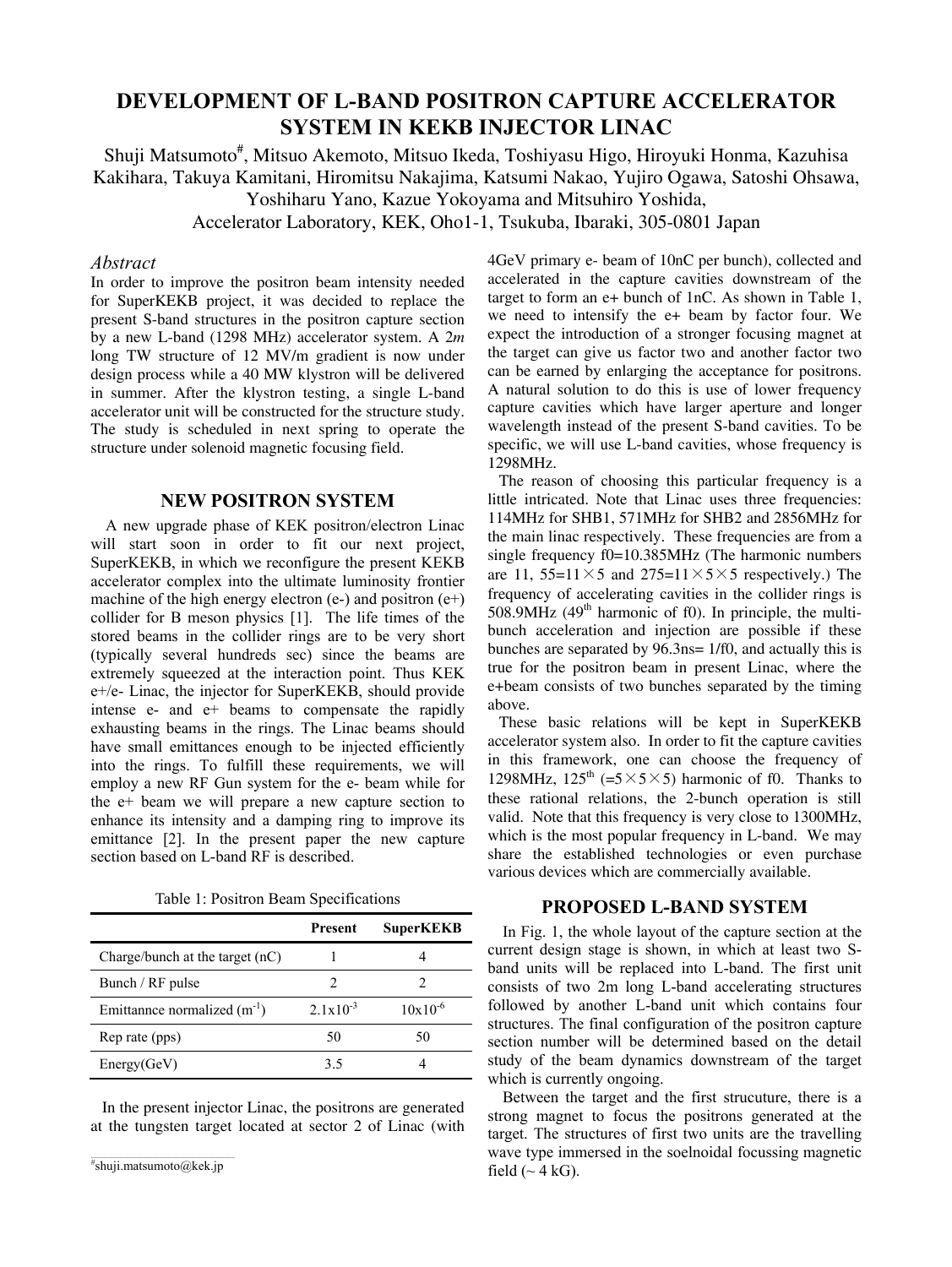The target position is moved upstream from the present position in order to have a sufficient energy margin for e+ beam to 1.1GeV, which is the injection energy of the damping ring which will be located in the middle of Linac.



Figure 1: Layout of new positron capture section.

#### *RF Distribution System*

We adopted WR650 waveguide for the high power transmission (a=165mm, b= 82.6mm). Note that the typical peak power to be handled in the L-band system is a few tens MW with a few micro seconds pulse width. The whole waveguides to transmit the high power is kept in vacuum.

One concern is that the weights of the waveguide system components: one needs to use waveguides strong enough to sustain ambient atomospheric pressure. Suppose we use copper waveguides with 10mm thickness, their unit weight is about 50 kg/m. Cares should be paid in this respect since the weight of those components give some impact on their support system as well as the actual work for construction. We may use Aluminium alloy for some of the waveguides once we convince ourselves that they work fine under vacuum condition. We will do the gas emission test for a sample Al alloy waveguide.

There are some vacuum flanges commercially available for WR650. Among these, we will adopt MO Flange [3], MOF-650. The MO flanges are unisex. We have confirmed MOF-650 made from SS to be usable in our system.

Most of the RF components necessary for our project such as directional couplers, vacuum ports, dummy loads, or 3dB hybrids, are commercially available. We have ordered those components.

#### *Accelerating Structure*

The electric design work of the structure has been done [4]. The design parameters are listed in Table 2. It is a disk loaded 2m-long constant gradient travelling wave structure of 28 cells operated with  $2\pi/3$  mode. The coupler dimensions were determined by Kyhl method. The whole structure will be made from OFC class1. To allow the insertion of solenoid magnet after the completion of the structure, the maximum transverse dimensions of the structure are specified to be within 350mm in diameter around the beam axis.

| Table 2: Accelerating Structure Design Parameters |  |  |
|---------------------------------------------------|--|--|
|                                                   |  |  |

| Freqeuency   | 1298 MHz            |  |
|--------------|---------------------|--|
| Input power  | 15 MW               |  |
| Gradient     | $12$ MV/m           |  |
| 2a           | $39.4 \sim 35.0$ mm |  |
| $\mathbf t$  | $10 \text{ mm}$     |  |
| v g/c        | $0.61 - 0.39 \%$    |  |
| Filling time | $1.32 \mu s$        |  |
| Attenuation  | 0.261               |  |
|              | $\sim$ 20000        |  |
| Length       | 2 <sub>m</sub>      |  |

#### *Klystron*

There is no commercial klystron to meet perfectly with our required specifications. We ordered to constract a new L-band klystron based on a 40 MW S-band klystron (2856 MHz) in such a way that we share its gun design while the RF circuits are newly designed. This brings us advantages not only to save the design effort of the klystron but we need not to modify the modulator which supplies the pulsed power to the klystron. The whole length of the L-band klystron will be slightly increased to fit the lower operating frequency. One needs to optimize the solenoidal focussing field and a new magnet will be prepared. The klystron was delivered in the end of August 2010 (See Table 3 for Klystron design parameter).

Table 3: Klystron

| Freqeuency      | 1298 MHz     |
|-----------------|--------------|
| Output power    | <b>40 MW</b> |
| Pulse width     | $4 \mu s$    |
| Rep rate        | 50 pps       |
| Gain            | $>50$ dB     |
| Efficiency      | $>40\%$      |
| Cathode Voltage | 350 kV       |
| Perveance       | $2 \mu P$    |

## *LLRF*

It is simply supposed that LLRF for our L-band system should be as stable as S-band system and it can be. There is no further requirement on LLRF in our system. However, in order to handle the L-band RF signals in a more sophisticated way, we have a plan to introduce a compact LLRF unit based on IQ modulator/demodulator